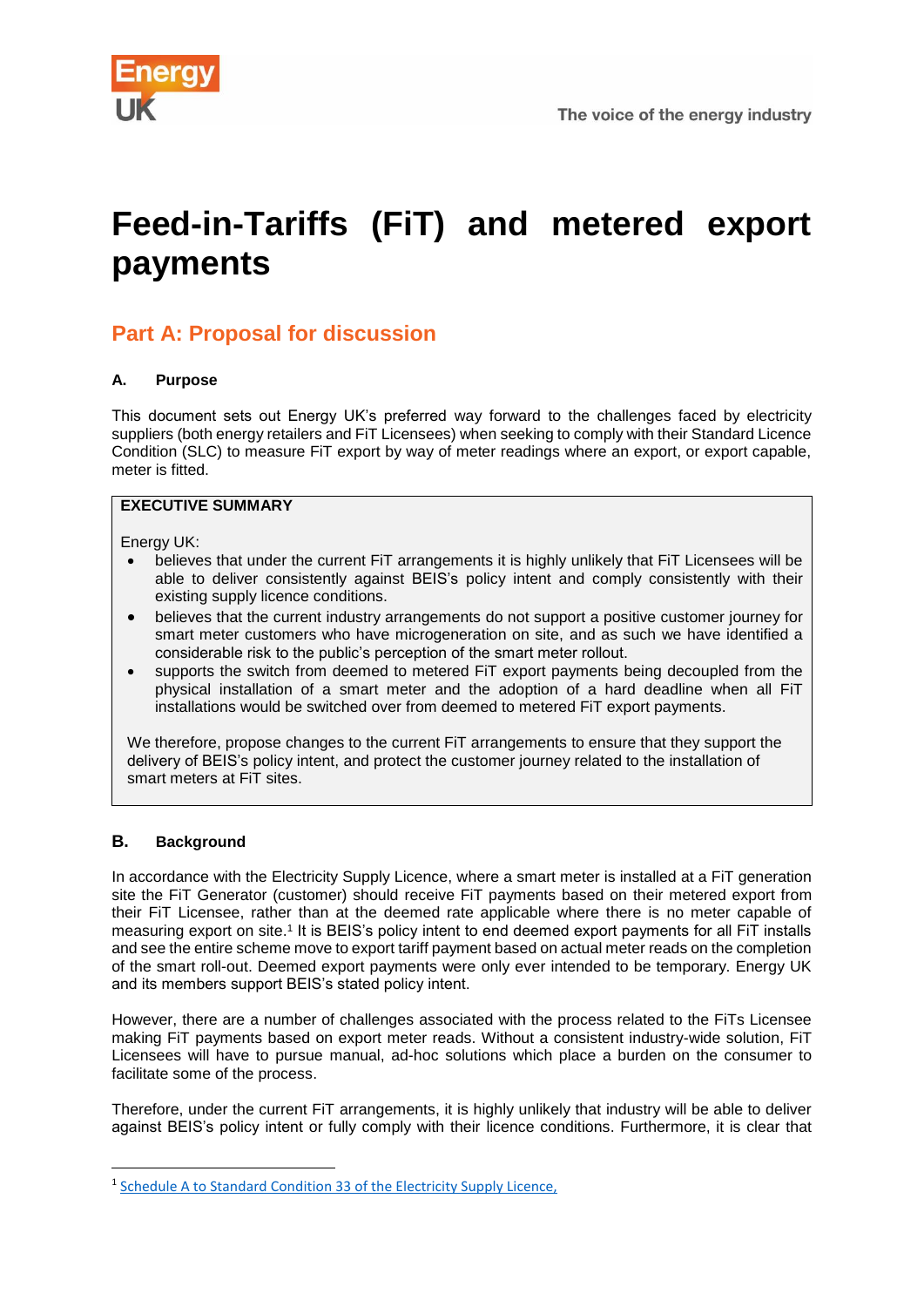attempting to deliver against the current arrangements is likely to result in a poor smart meter customer experience for FiT Generators and potentially increased costs for all electricity customers.

We propose a solution to the challenges faced by FiT Licensees over export meter payments. In Section D the considered solutions are explored, providing supporting evidence for the way forward.

# **C. Operational challenges**

The compliance challenges facing FiT Licensees are:

- knowing that a smart meter has been installed at a relevant FiT site where they are not the import supplier; and
- accessing export data from the smart meter installed.

In addition, the current regulatory landscape makes it difficult for cost recovery for export payments potentially leading to increased costs for all electricity customers.

In order to change the Generator's FiT payment tariff from deemed to metered the FiT Licensee must be notified of a smart meter being installed at the site. However, there is currently no standard industry process to ensure that a FiT Licensee is made aware of a smart installation at a relevant FiT site where they are not also the Import Supplier responsible for installing the meter. We understand that the FiT Licensee is not the import supplier for an average of 46% of their sites.<sup>2</sup>

Without an established industry process, FiT Licensees are reliant on either:

- the Generator, for whom they are not the Import Supplier, notifying them of the smart meter installation, which is not a reliable process; or
- a periodic search of either the online or offline versions of the MRA Electricity Central Online Enquiry Service (ECOES) database. ECOES is updated by the installing party within ten working days of the meter installation and so using this would result in a period of noncompliance.

Furthermore, querying the online ECOES database is a resource intensive process as there is no existing batch reporting process, and unique searches of the online databases are limited to 3,000 queries per Licensee per day. Suppliers may download data cuts that they are better able to interact with, however these are only available on a monthly basis. Relying on the ECOES system alone would provide an inconsistent solution the efficacy of which is dependent on a number of parties and processes. Therefore, it is likely there would be a lag between the meter installation and the FiT Licensee becoming aware of it, creating a period of unavoidable non-compliance. Instead, Energy UK supports the development of a robust, long-term solution which will enable FiT Licensees to identify sites where a smart meter is installed promptly following the installation.

Furthermore, in order to pay metered FiT export payments, the FiT Licensee must have access to the registered export readings recorded by the meter. This could be through either remote access or through manual reads. The DCC is well placed to support the provision of remote reads on an ongoing basis. There are a number of prerequisites that are required to set up a meter and access Export Register reads in the DCC, these include:

- The FIT Licensee must be a DCC User in the Role of Export Supplier.
- The meter must be registered on the DCC.

**.** 

- An export MPAN is required to access export register reads.
- The Import MPAN and Global Unique Identification (GUID) of the meter are required to assign the Export MPAN to the meter.

However, there are currently challenges with each of these prerequisites:

• Not all FiT Licensees are (or intended to be) a DCC User in the Role of Export Supplier.

<sup>&</sup>lt;sup>2</sup> According to an RFI by Energy UK to which 11 FiT Licensees responded (July 2018).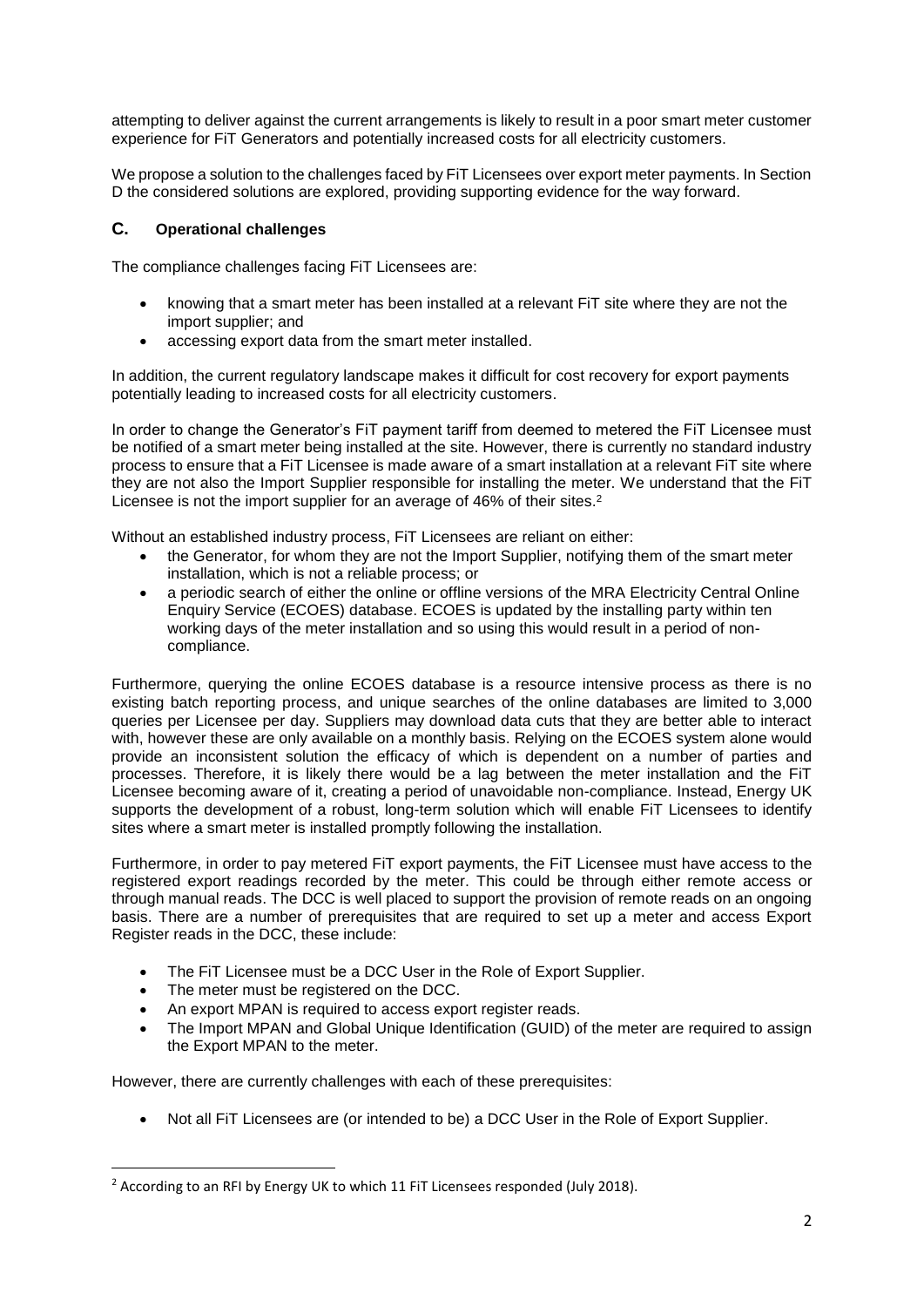- SMETS1 meters will only be registered on the DCC post enrolment and adoption. We understand that most SMSOs do not support remote access to export register reads from SMETS1 meters.
- There are an estimated 923,000 FiT installations in GB, of which 93% are Solar PV <4kW and are unlikely to have an existing export meter and export MPAN. Therefore, Licensees will need to request a high volume of export MPANs from DNOs. Given the high volume of export MPAN's likely to be required, this may cause an unsustainable administrative burden for both Supplier's and DNO's if required within the term of the smart meter rollout. It is worth noting that the creation of Export MPANs may be required for mandatory half-hourly settlement, an area under Ofgem review (via the Half-hourly Settlement Code Review).
- If you are not also the Import Supplier you do not currently have access to the Import MPAN or GUID.

Ensuring these challenges are addressed may require modifications to the SEC or other industry codes/processes.

The alternative of asking the customer to provide manual reads offers a poor smart customer experience, as this is an additional requirement on the customer as a direct result of the installation of the smart meter. This would entail the FiT licensee coaching the Generator in how to read that particular meter and for the Generator to have easy access to read the meter. Consequently, there is a potential risk to the perception of smart metering. This could have far reaching implications on the smart meter roll-out, the success of which is dependent on customer engagement and support. Whilst the Smart Meter Implementation Programme (SMIP) and FiTs Scheme are both Government initiatives, for customers, both initiatives are delivered by suppliers, as such a lack of holism is likely to lead to supplier criticism.

In addition, without an export MPAN, and associated registered export meter readings, exported energy from FiT installs cannot be settled on the market. FiT policy design also means that the costs of metered export payments cannot be socialised via levelisation the same way deemed payments are. Where there is not an Export MPAN in place, Licensees must meet the export costs of their FiT portfolio entirely through other commercial activities. Where they are an energy supplier this will affect their import customer base – having a distortive effect on the retail energy market. This effect is particularly acute where a supplier's share of the FiT market differs significantly from their share of the retail market, as this will result in significant imbalance in the costs faced by different customer groups – purely as a result of their choice of supplier."

Energy UK believes that these challenges are significant and recognises the need for timely resolutions to enable both the supply licence conditions and policy intent to be met effectively. FiT Licensees need a robust and reliable process that supports them in complying with their licence conditions in such a way that offers a consistent and satisfactory customer journey and meets customers' expectations of smart. The costs must be proportionate and complement the long-term objectives of industry so as to minimise the risk of sunken costs.

# **D. Way forwards**

1

To address the first challenge of knowing a smart meter has been installed, Energy UK's preferred solution is for the either one of or both the DCC and ECOES to be linked to the Central FiT Register (CFR), enabling FiT Licensees to receive a notification when a smart meter is installed at a FiT site relevant to them. This would enable the FiT Licensee to change the Generator to metered FiT export payments in a timely and appropriate manner.

In relation to the second challenge, FiT Licensees, should be able to access the relevant export register reads via the DCC for all SMETS2 meters and all SMETS1 meters post enrolment and adoption. However, Export MPANs will need to be created at all FiT sites to facilitate this, and a mechanism to provide the FiT Licensee, where they are not the Import Supplier, with the Import MPAN and GUID will be needed.<sup>3</sup> We recognise that this will require FiT Licensees to be a DCC User in the Role of Export Supplier.

<sup>&</sup>lt;sup>3</sup> Subject to any data protection issues, this could be facilitated as part of the solution to the first challenge if the DCC is linked to the Central FiT Register – DCC are currently looking at this.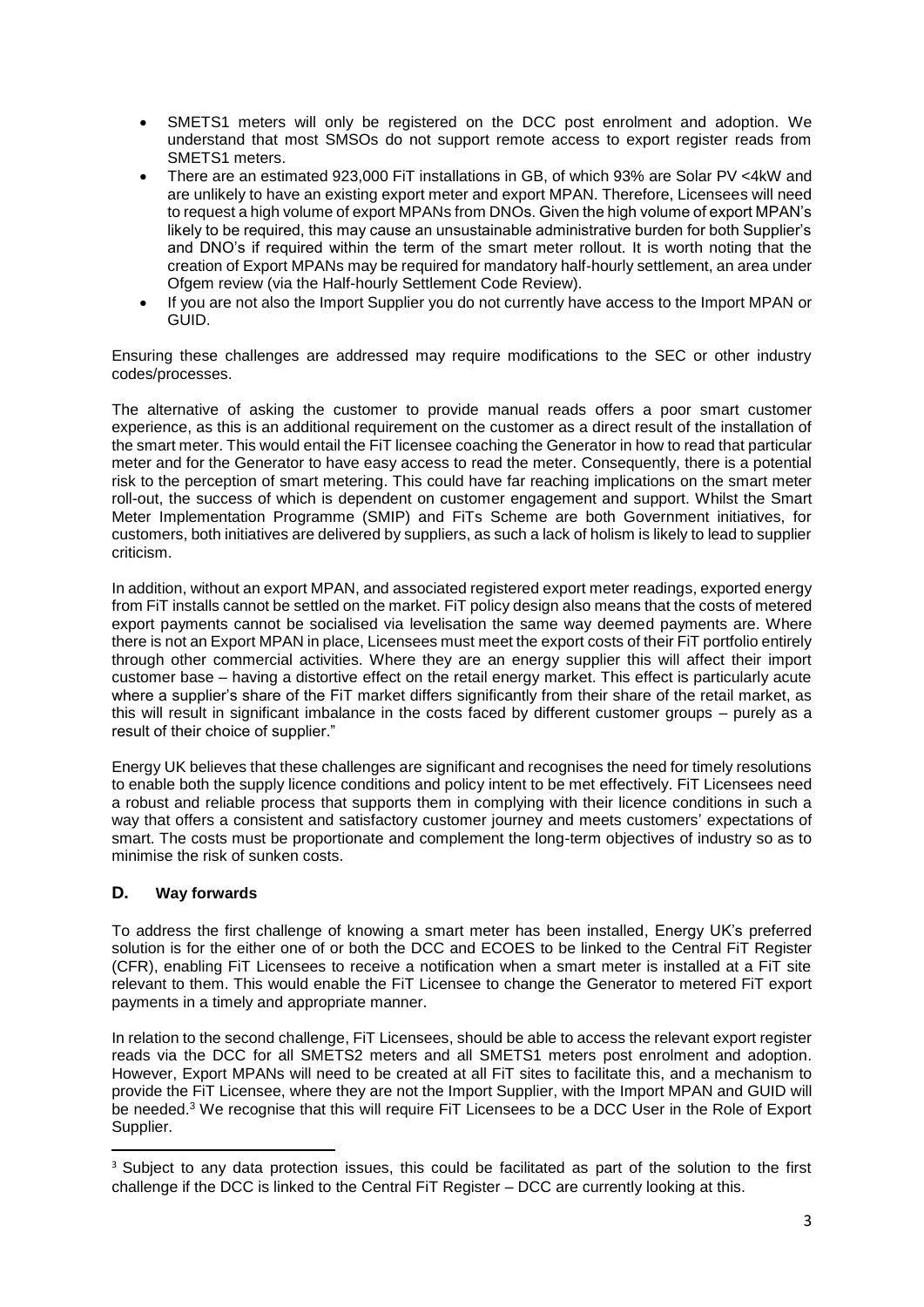Export MPANs would then enable FiT exports to be settled on the market. Alternatively, metered export could be introduced into levelisation, which could provide greater market stability.

Energy UK believes that the way forward outlined above best enable BEIS's FiT policy intent to be realised effectively, whilst protecting the smart customer journey in such a way that is complementary of potential future change, most notably the Half Hourly Settlement Significant Code Review which could mandate export settlement on a half-hourly basis, necessitating the need for remote reads and the creation of Export MPANs, independent of FiT policy.

Further, we think that the realisation of this policy should be de-coupled from the smart meter roll-out, with the introduction of a cut-over date at which time export FiT payments are introduced to the entire FiTs portfolio based on the arrangements developed in the intervening period. This would protect the roll out from any unintended consequences of this policy and offer a consistent customer experience for both Smart and FiTs. It would also provide the necessary time for the solution above to be developed, implemented and tested by industry, especially given the role of the DCC in the proposed solutions and the concurrent pressures on the DCC.

# **E. Next steps and timelines**

We understand DCC are currently exploring with users via the Smart Energy Code Administrator and Secretariat (SECAS) the potential of:

- a. linking Ofgem CFR to the DCC;
- b. altering the DUIS (DCC User Interface Specification) to ensure the different users are able to utilise the Import and Export Supplier user profiles harmoniously, and;
- c. developing a DCC DUIS alert system to notify FiT Licensees of relevant smart meter installations. These changes will require the SEC Modification Process to be followed, which can take up to two years. DCC will then require at least 13 months to implement any change.

To ease the time and cost burden on exploring these solutions, DCC are also considering an interim solution to the development of a DUIS DCC alert system, a regular report produced by the DCC which will notify suppliers of relevant installations and any information required to assign an export MPAN to the meter, noting there will likely be a small associated compliance lag.

Simultaneously, suppliers via the Joint Market Intelligence Service Design Group (JMDG) are exploring the proposed solution of linking the Ofgem Central FiTs Register (CFR) with ECOES (see Part B, where this solution is discussed). We understand that Ofgem met with the JMDG on 5<sup>th</sup> December to discuss this solution.

Further to this, there are two MRA MAP changes which a Supplier/FiT Licensee has raised to facilitate the creation of Export MPANs. These changes have been agreed, and will introduce SLA's for DNO's to respond to a request to create MPAN's within 10 working days of the request from the Supplier/ FiT Licensee, up to a maximum of 50 requests per supplier per DNO per day. Requests exceeding this would need to be discussed via bilateral arrangements. The second change facilitates this by ensuring that new MPANs will be requested through ECOES, and that the party raising the MPAN will be able to track their open/outstanding requests. The implementation date is 19 February 2019.

Should Export MPANs be mandated to settle export energy, further code modifications may be required. These could be raised by any relevant party, and would likely take 12 months to be agreed and implemented. Should levelisation be pursued this would be a matter for Government to implement.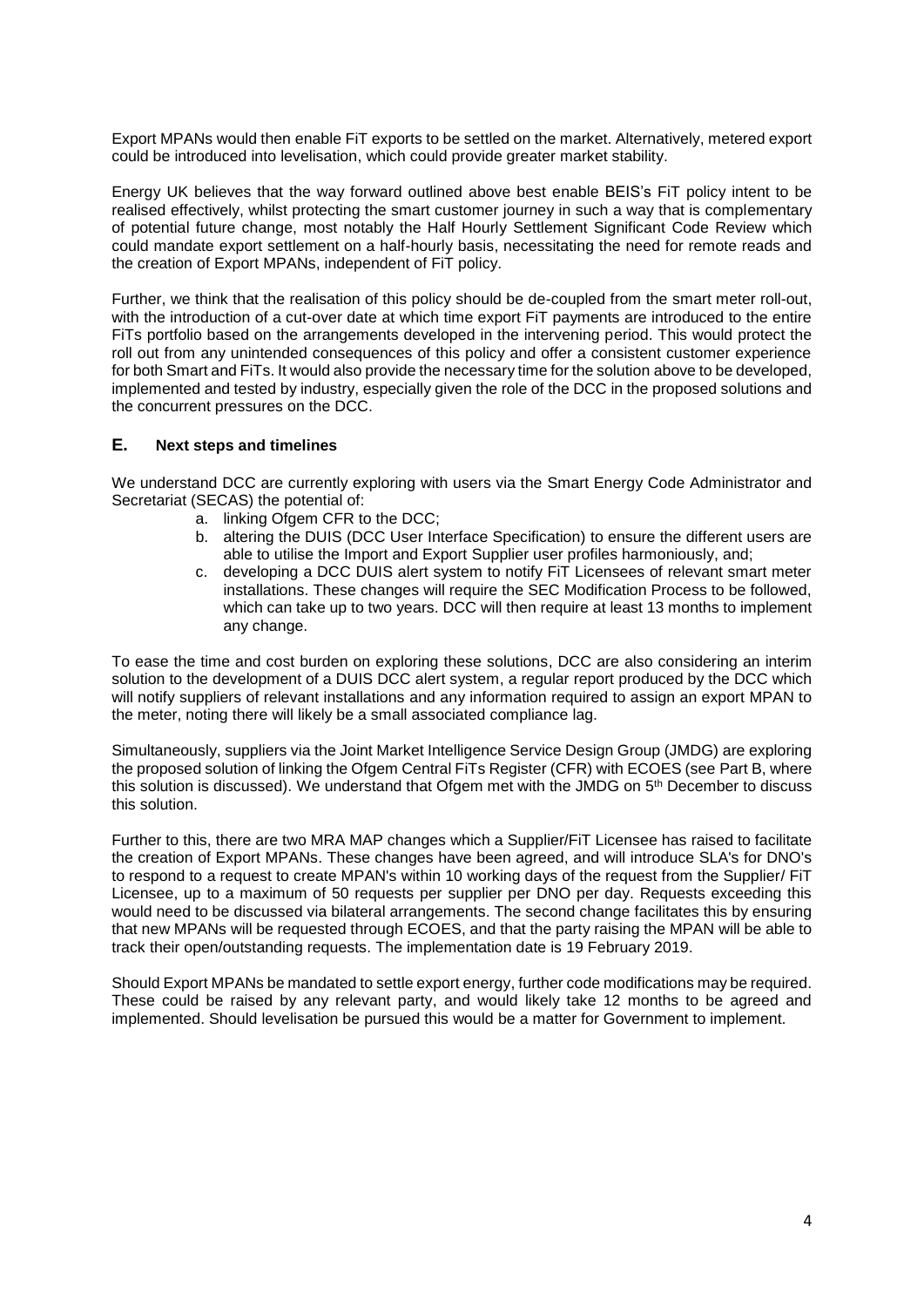# **Part B: Considered solutions**

# **F. Introduction**

This section considers the potential solutions to the technical challenges facing Feed-in-Tariff Licensees in relation to paying Generators metered rather than deemed export payments when a smart meter, capable of measuring export, is installed at a FiT Generation site. Where possible anticipated costs and timelines are identified.

# **G. Operational challenges (re-cap)**

The operational challenges associated with moving to metered export payments where a smart meter is installed at a FiT Generation site, which are explored here are:

- Knowing that a smart meter has been installed at a relevant FiT site;
- Being able to access the smart meter's export data:
- Recovering the costs of FiT export payments.

# **H. Considerations**

In identifying the most effective solution to these challenges the following key factors have been considered:

- **Effectiveness** It is necessary that the chosen solution is reliable in every instance so as to ensure compliance with the Licence. To support this, the solution should provide accurate and timely information and the roles and responsibilities of the active parties should be formally agreed;
- **Customer experience** It is essential that the customer's (FiT Generator) experience is not negatively affected by the installation of a smart meter. This supports a solution with minimal requirements on the FiT Generator to undertake actions.
- **Cost** The cost of the relevant changes must be proportionate and not place unnecessary cost on customers' bills in either the short or long term, as far as is foreseeable.

In addition, Energy UK is mindful of concurrent industry change. Additional considerations beyond the operation of the FiT scheme which must be accounted for when considering the effective functioning of the scheme as part of a holistic policy landscape.

# *i. Smart meter roll-out*

1

The FiT scheme should not undermine the Smart meter roll out.

The customers' smart meter journey is crucial to the perception of smart meters and, therefore, the success of the roll out. We do not support any policies that jeopardise this experience.

In addition, we are aware that in some cases FiT Generators will receive reduced FiT payments as a result of the switch to metered export reads. We do not know what proportion of FiT Generators will be affected in this way, however, there is a risk of this incidence causing negative media attention in relation to smart metering. Moreover, it is reasonable to consider customers with FiT Generation to be keen adopters of smart metering technology as they are engaged in the market. These concerns will disproportionally affect this group which may otherwise advocate the technology.

# *ii. Half Hourly Settlement (HHS) Significant Code Review (SCR)*

Ofgem is currently revising settlement arrangements as part of the mandatory HHS SCR. As part of the SCR, Ofgem will be considering whether to mandate the creation of Export MPANs and will also be looking at whether such MPANs would need to be settled on a half hourly basis.<sup>4</sup> It is vital that Ofgem

<sup>&</sup>lt;sup>4</sup> Currently export can be settled either on a half-hourly or on a non-half-hourly basis, but to-date Licensees have been required to settle larger export sites on a half-hourly basis, whilst non-half-hourly settlement has only happened in association with a small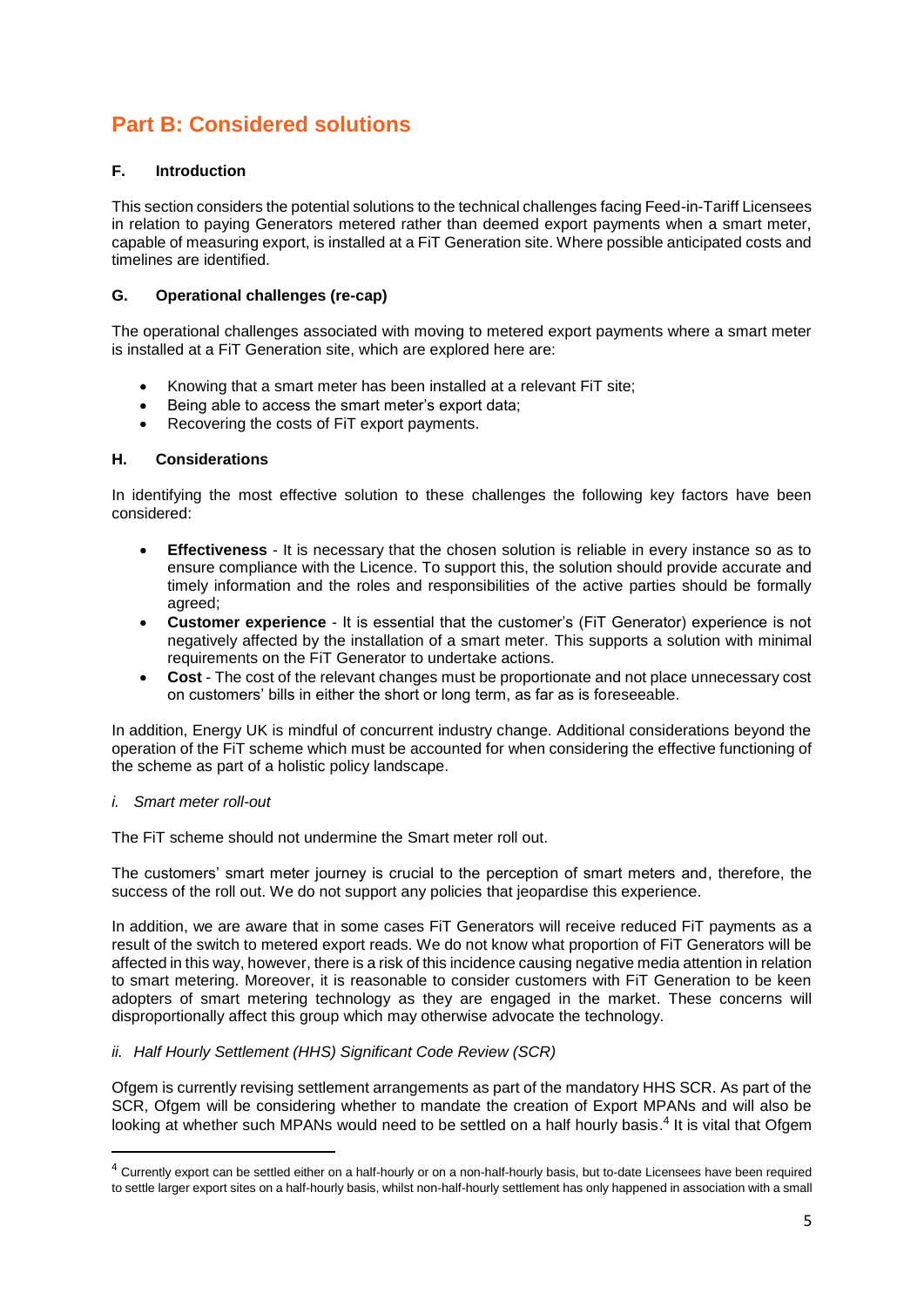and Elexon carefully consider FiT as part of the SCR to avoid sunken costs. As noted above, if the SCR mandates export settlement on a half hourly basis, this will necessitate the need for remote reads and the creation of Export MPANs, independent of FiTs policy.

#### *iii. Additional concurrent change*

In addition to policy areas directly affected by changes to the FiT scheme, consideration must be given to broader policy change which may have a significant impact the speed and cost of change.

#### *iv. Effect on competition*

Not all FiT Licensees are DCC Users, some solutions would require them to become DCC users which would introduce additional costs and may be a barrier to market participation that would have inconsistent impacts across the market.

## **I. Considered solutions**

#### 1. Knowing that a smart meter has been installed at a relevant FiT site

#### **Considered Solution 1: Notified by Generator**

The FiT Licensee is informed by the Generator (customer) when a smart meter has been installed at the premises. This is requested through a change in Generators FiT Statement of Terms and would be effective for all SMETS meters.

#### Required changes

- A change to FiT Generators Statement of Terms;
- Some changes to FiT Licensee systems to enable them to receive notifications from customers.

#### **Effectiveness**

Where the customer notifies their FiT Licensee of a smart meter installation at the premises this solution will prove an effective remedy.

However, customers may not notify their FiTs Licensee of their smart meter installation, or may not do so immediately, and FiT Licensees lack the ability to monitor and enforce this requirement. As such this is not a reliable solution for FiT Licensees to use to ensure that they are making export meter payments where a smart meter is installed.

Customer compliance may be affected by the potential effect of a change in FiT payment arrangements (from deemed to metered). Similarly, it may be affected by unrelated factors such as forgetfulness or disengagement.

#### Customer Experience

The requirement on the customer to notify the FiT Licensee is not a positive customer experience. The impacts of this on the effectiveness of the solution are reflected above.

#### Cost

Whilst this solution avoids the costs of system development there will be costs associated with changes to FiT Generators Statement of Terms and any further relevant outbound customer engagement, such as prompts and reminders.

#### Conclusion

Whilst a possible interim option, this is not a reliable solution due to its dependency on the actions of the customer and so does not effectively support the policy intent. Therefore, it is not an appropriate long-term solution that is feasible at scale.

# **Considered Solution 2: FiT Licensee queries ECOES**

**<sup>.</sup>** number of FiT related MPANs, system development for non-half-hourly settlement would incur sunken costs if half hourly settlement is later mandated.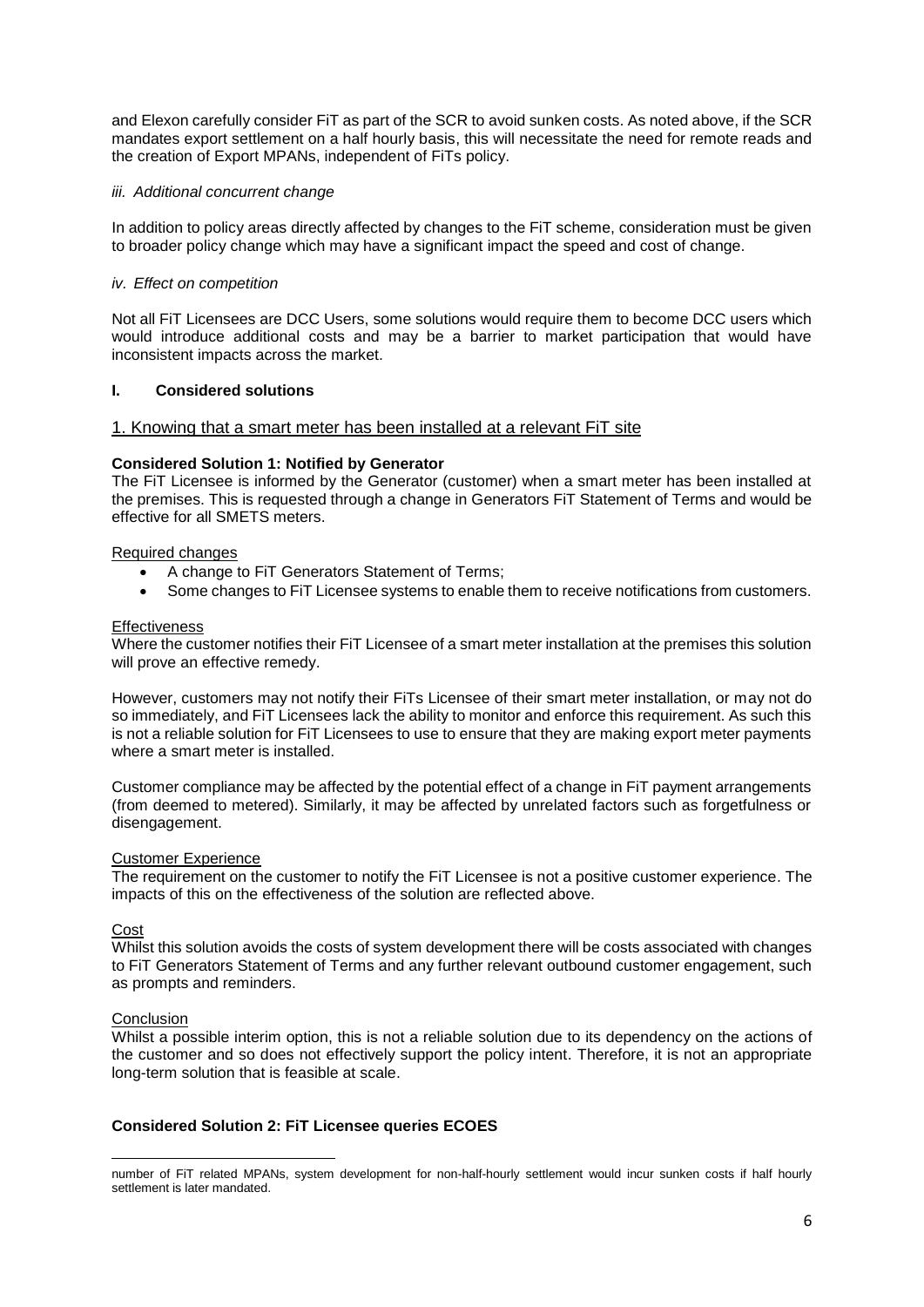FiT Licensees periodically query the MRA Electricity Central Online Enquiry Service (ECOES) database for smart meter installations at relevant sites, either through an online check or by downloading monthly data reports.

Required changes

- Relevant permissions put in place, to allow FiT Licensees to query the ECOES database for smart meter installations at sites relevant to them.
- FiT Licensees to develop approaches suitable to searching the ECOES database, either manually or the development of an automated search function.
- Regulatory support for this approach, recognising its inconsistency because of time lags.
- Customer engagement over the solution and the impact upon their FiT export payments.

#### **Effectiveness**

ECOES records are not always correct as there is a ten-day period in which the installing party are permitted to update ECOES. This affects the precision of this solution. This lack of reliability would affect FiT Licensees' ability to comply with the License. This solution would not support the policy intent satisfactorily.

Currently, it is not possible to query the live ECOES database in batches. It is a manual process restricted to 3,000 queries per day creating the potential for additional lag. The size of the FiT portfolio of Licensees will therefore affect their ability to identify smart meter installations. It should be noted that, as per MAP 15, consolidated offline monthly reports are made available to each Licensee. Again, this introduces potential further time lags.

Furthermore, this solution would not provide the FiT Licensee, where they are not the Import supplier with all the information they need (i.e. GUID) to assign an export MPAN to the meter on the DCC. The FiT Licensee would need to look elsewhere for this information, potentially the SMI, but there are currently no processes in place for the FiT Licensee to know to look there.

#### Customer experience

This solution has little impact on the consumer experience except in the instance of a delay in the process, which will result in the Generator receiving an incorrect FiT payment for that period. This inconsistency may lead to confusion and customer dissatisfaction.

Cost

Querying the inventory would either need to be completed manually requiring significant resource from the FiT Licensee, or automated, requiring system investment. The greater the frequency of database checks, the more resource intensive this solution would be.

It should be noted that the MRA are in the process of developing a commercial Application Programme Interface (API) to facilitate automated checks. However, these will be run individually against a specified search criterion and will not provide the full automation required for this solution to be effective.

#### **Conclusion**

This would be a resource intensive solution that does not offer the consistency required to satisfactorily meet the policy intent or current licence conditions. Where the costs are mitigated, so too is the effectiveness. Therefore, we do not think that it would be proportionate solution.

#### **Considered Solution 3: Linked ECOES database and CFR**

The Ofgem CFR is linked to the MRA ECOES database so that when a smart meter installation is flagged to the ECOES database, ECOES is able to determine whether or not the premises is a FiT Generator and who the FiT Licensee for the premises is. The MRA then notifies the relevant FiT Licensee.

This solution is currently being explored by Ofgem and the Joint Market Intelligence Service Development Group (JMDG).

An alternative to this solution is where ECOES notifies the CFR of smart meter installations and the CFR notifies the relevant FiT Licensees.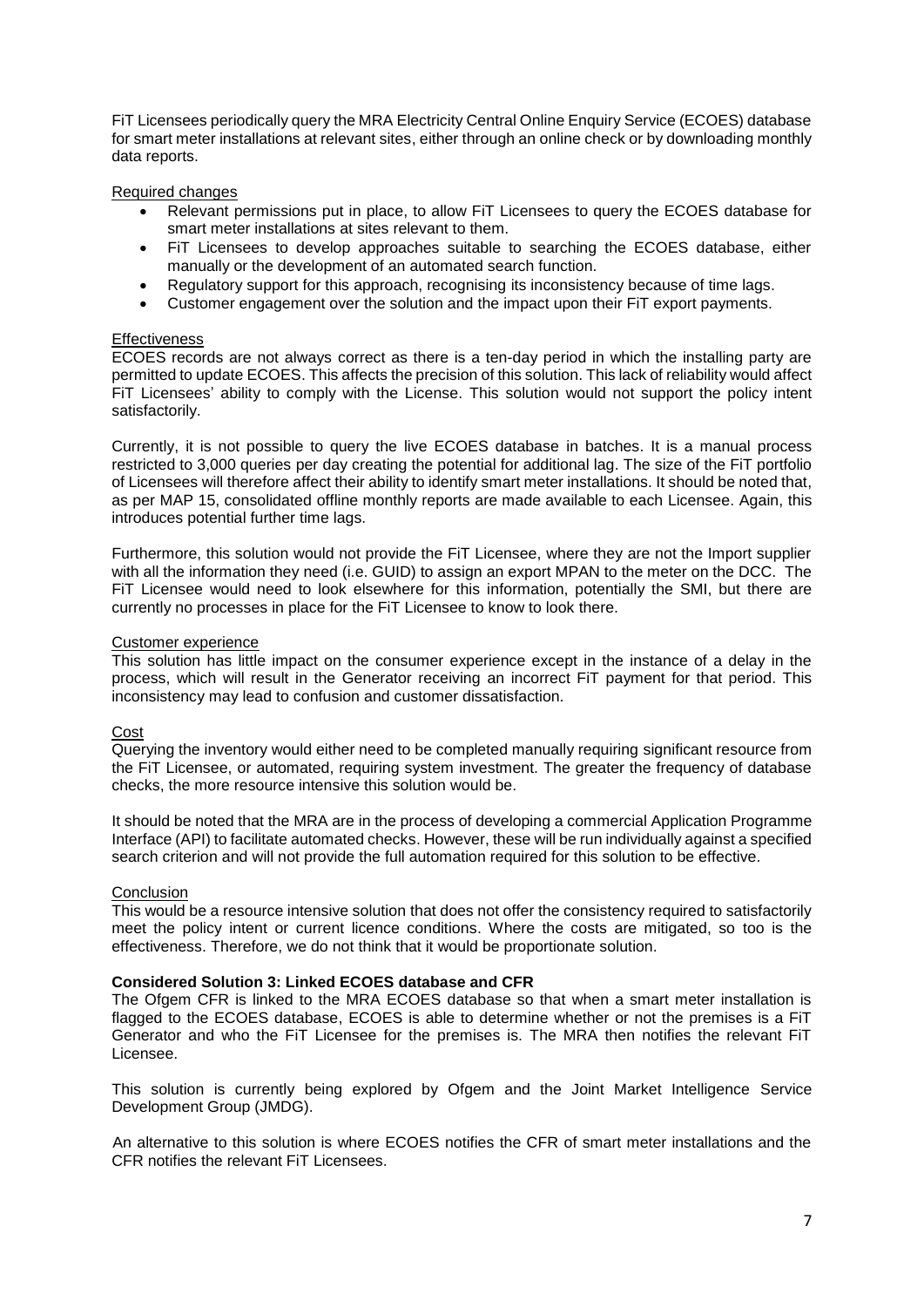# Required changes

- The CFR to be shared with the MRA enabling FiT sites to be identified in the ECOES database along with the relevant FiT Licensee and updates to be made in accordance with any changes to the CFR, or alternatively, ECOES records to be linked with Ofgem in the same way to enable sites with smart meters to be identified;
- The CFR to be shared with the MRA and the ECOES database updated in accordance with any changes to the CFR;
- The development of a notification process between the MRA and FiT Licensees, or between Ofgem and FiT Licensees in the alternative solution;
- Some changes to FiT Licensee systems to enable them to receive these notifications from the MRA or Ofgem;
- Customer engagement over the solution and the impact upon their FiT export payments.

#### **Effectiveness**

ECOES records are not always correct, affecting the accuracy of this solution, and there can be delays in ECOES being updated, affecting the consistency of this solution. This lack of reliability would affect FiT Licensees ability to immediately comply with the Licensee.

The mechanism by which ECOES and the CFR are linked requires further consideration. Regardless, this will take time to develop.

The solution will work for all FiT Licensees and will not require them to be a DCC User. However, it would not provide the FiT Licensee, where they are not the Import supplier with all the information they need (i.e. GUID) to assign an export MPAN to the meter on the DCC. The FiT Licensee would need to look elsewhere for this information, potentially the SMI, but there are currently no processes in place for the FiT Licensee to know to look there.

#### Customer Experience

This solution has little impact on the consumer experience except in the instance of a delay in the process, which will result in the Generator receiving an incorrect FiT payment for that period. This inconsistency may lead to confusion and customer dissatisfaction.

#### Cost

The MRA does not currently have the necessary communications functionality, the costs of developing and running this may be significant.

#### **Conclusion**

This solution could provide one route to allow suppliers to be notified of a smart meter installation (subject to any delays in the Import Supplier updating ECOES). If adopted, an additional mechanism would also need to be created to ensure the Export Supplier has all the information they need (i.e. GUID) to assign an export MPAN to the meter on the DCC.

#### **Considered Solution 4: Linked DCC and CFR**

The CFR is linked to the DCC so that when a smart meter is installed and commissioned to the DCC<sup>5</sup>, the DCC is able to determine whether or not the premises is a FiT site, and if so, notify the relevant FiT Licensee and provide them with the necessary information to assign an export MPAN to the meter. This notification could be an automated alert or via a regular report.

#### Required changes

1

- The creation of a DCC inventory featuring a unique identifier designated to the FiT site which is connected to the DCC smart database in order to determine which smart installations have an associated FiT;
- The CFR to be shared with the DCC and the DCC inventory updated in accordance with any changes to the CFR;
- The development of a notification process from the DCC to the FiT Licensee, either via a DCC DUIS (DCC User Interface Specification) alert or a regular report and/or the development of a

<sup>5</sup> Commissioning is whereby the DCC acknowledges a smart meter on its network, this occurs as part of the installation.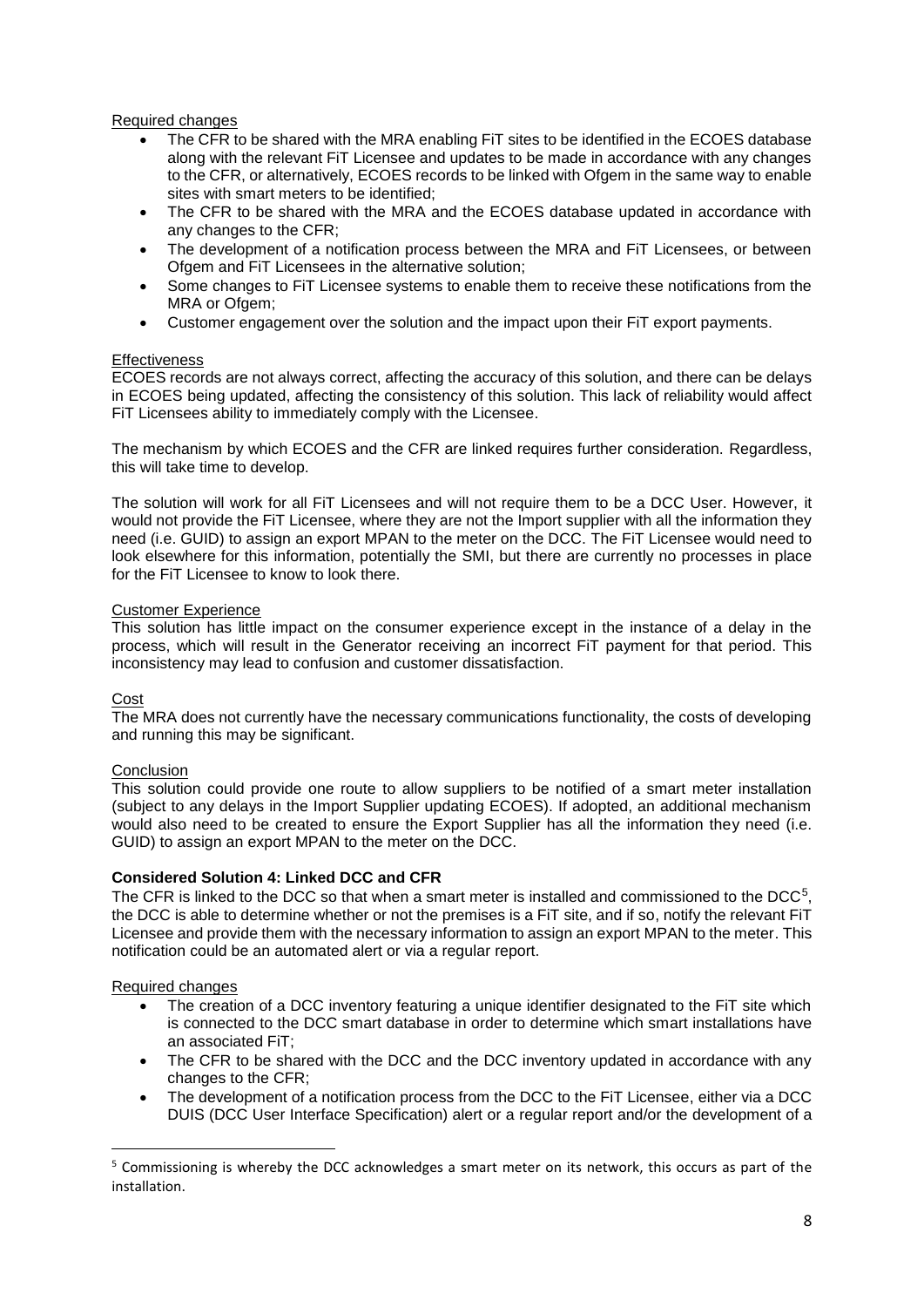regular report to notify FiT Licensees of relevant smart meter installations. Clarity around backdating export register access will also be required, along with data protection considerations (as the customer's import MPAN is their personal data);

• Changes to FiT Licensee systems to enable them to receive these notifications from the DCC/query reports.

#### **Effectiveness**

Once established, this solution would provide timely and reliable updates to the FiT Licensee of a relevant smart meter install. A DCC DUIS alert would be the most effective way of doing this as the notification would be automated at the time the smart meter is commissioned. Alternatively, the DCC could produce a regular report which FiT Licensees could access. This approach would be less timely and lead to a short but variable period of non-compliance.

This solution would require significant lead time as DCC systems would need to be developed, the introduction of a DUIS alert would require a SEC Mod and so take longer to implement than a regular report. As such it would not be available in the near future.

This solution would only be suitable for SMETS2 meters, until enrolment and adoption has been completed. This is scheduled to commence in May 201, but is likely to take a significant amount of time to conclude.

#### Customer Experience

The process is automated by industry and so provides a positive customer journey. If there is no immediate alert process, there will be a period of non-compliance. Depending on the length of this time, this may or may not affect the customers experience and/ or payments.

#### Cost

The DCC does not currently have the necessary functionality, the costs and resources required to develop and run this may be significant.

Similarly, FiT Licensees will need to develop the capability to interact with the DCC and conduct the necessary security and privacy assessments. We understand that this is not currently the case for all FiT Licensees.

Whilst both DCC notification processes would have associated costs, it is likely that the costs of developing DCC DUIS alerts would notably more than a regular reporting process.

The creation of export MPANs would be an additional cost.

#### **Conclusion**

This solution would be effective in delivering the policy intent in a way which is satisfactory for the majority of parties in the long-term. However, due to the required changes, there would be a significant implementation lag. As such, we propose the DCC, once it is linked to the CFR, produce a regular report of relevant commissioned smart installations for FiT Licensees. Furthermore, there are significant cost implications.

#### 2. Access to export data

#### **Considered Solution 1: Manual meter reads**

Export data is available at the meter interface. Export meter reads could then be provided to the FiT Licensee via manual reads from the Generator (customer).

#### Required changes

- FiTs Licensees would need to communicate the need for export readings to customers.
- Consolidation of information on meter variants and how customers should access their export meter reads.
- Some changes to FiT Licensee systems to enable them to collect and validate these reads from customers.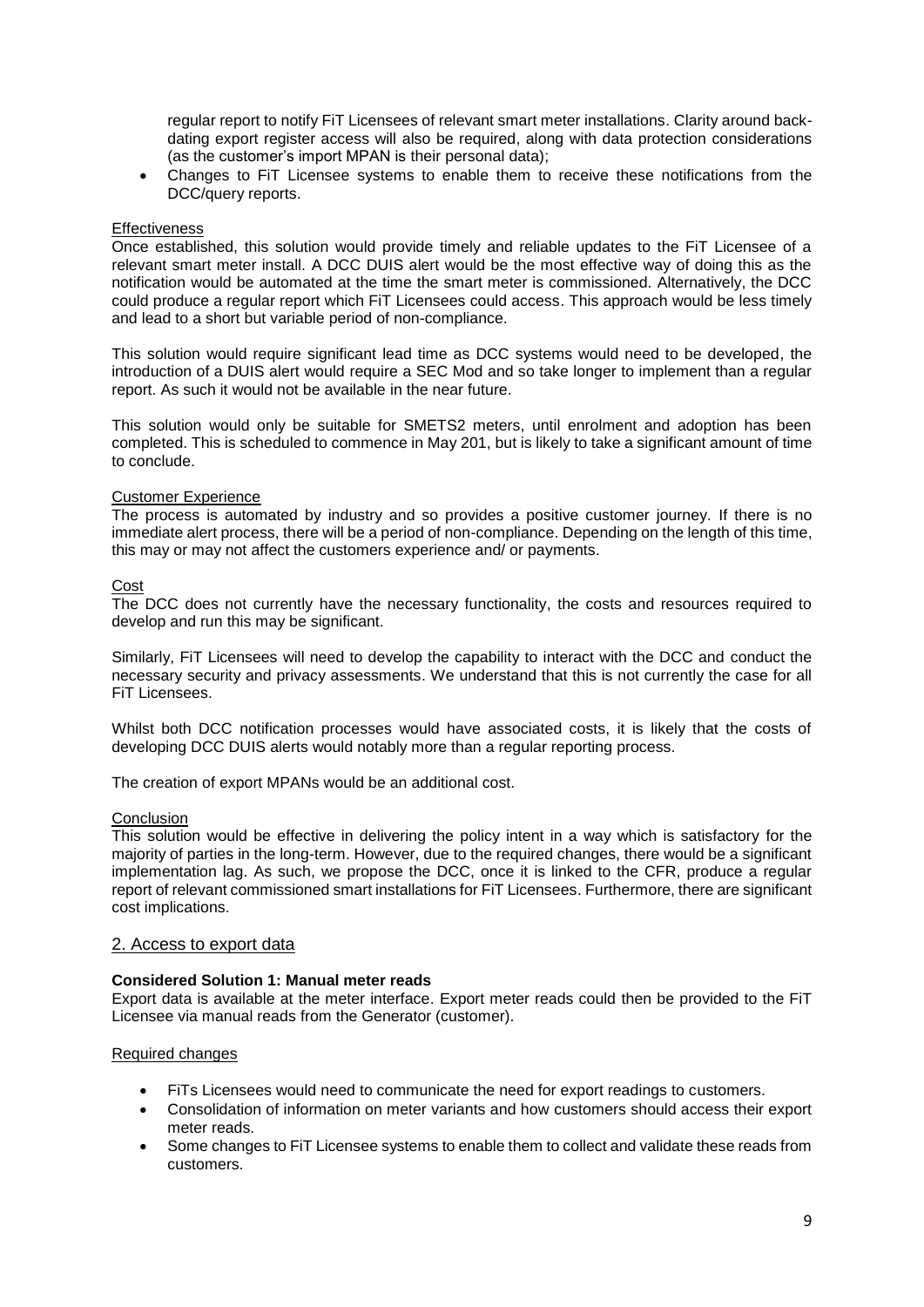#### **Effectiveness**

This solution is not robust as it requires an action on the part of the customer, which is outside of the FiT Licensee's control. In addition to failure to provide the required export meter readings, there is a risk of error and/or inconsistent reporting from the customer. Regular manual validation reads from FiT Licensees could be used to validate customer reads.

The issue of obtaining customer reads is likely to be complicated by meter variants related to the import supplier. Where they are not the import supplier, the FiT Licensee will have no way of knowing what meter type the customer has, nor how the read is accessed.

Where the FiT generation is associated to multi-site generation, it may also not be possible to obtain accurate manual meter reads from the customer. As such, an alternative solution would be required in this instance to enable multi-site generators to receive export meter payments.

Finally, manual meter reads are not a feasible option if FiT licensees are required to settle on a half hourly basis in order realise the full benefits of half-hourly settlement.

#### Customer Experience

This solution would present a poor customer journey given a primary benefit of smart meters is the automation of meter reads. Consequently, there could be potential risk to the perception of smart metering associated to this solution. Furthermore, depending on the how the import supplier has set up the customer's In-Home Display, the customer may have to take these reads from the physical meter which may not be easily accessible, and may not be customer-friendly to use.

Regular manual validation reads would augment the poor customer journey of this solution.

#### Cost

Regular manual validation reads would have an associated cost.

#### Conclusion

This solution is not sufficiently robust, in addition it offers a poor customer journey that conflicts with the customer benefits of smart metering. This would have a significant negative impact on the smart meter journey for the customer.

Furthermore, it does not work for multi-site generators.

# **Considered Solutions 2: Access via DCC**

Where a smart meter is installed at the FiT premises, export data from SMETS compliant meter can be accessed by the FiT Licensee via the DCC. This is done by the FiT Licensee using the DCC user role 'Export Supplier' to assign an export MPAN to the meter and access export register reads.

#### Required changes

- DCC to finalise scope the proof of concept and ensure that the Export Supplier profile is able to access the export register reads of an Export MPAN for a FiT site.
- Export MPANs would need to be raised by the export supplier at all smart eligible FiT Generation sites to provide the necessary unique identifier for the site and associated export register reads to facilitate this solution by enabling the DCC User in the Role of Export Supplier to access the meter's export register. The approach for this will require further consideration (see below);
- A SEC Modification to prevent the Import Supplier User from being able to attach an Export MPAN to a site record. DCC are already developing this in the next DUIS uplift, for consultation in May 2019;
- The export supplier needs access to the GUID and Import MPAN of the smart meter on site. This is currently being explored by SECAS (see Considered Solution 4: Linked DCC and CFR above);
- Additional modifications to the DCC process may also be required to ensure that the DCC processes are agnostic to how the smart meter installed at a given site is set up;
- Clarifications with regards to the capability of SMETS1 meters to be updated as necessary to enable them to provide the DCC meter export data following enrolment and adoption;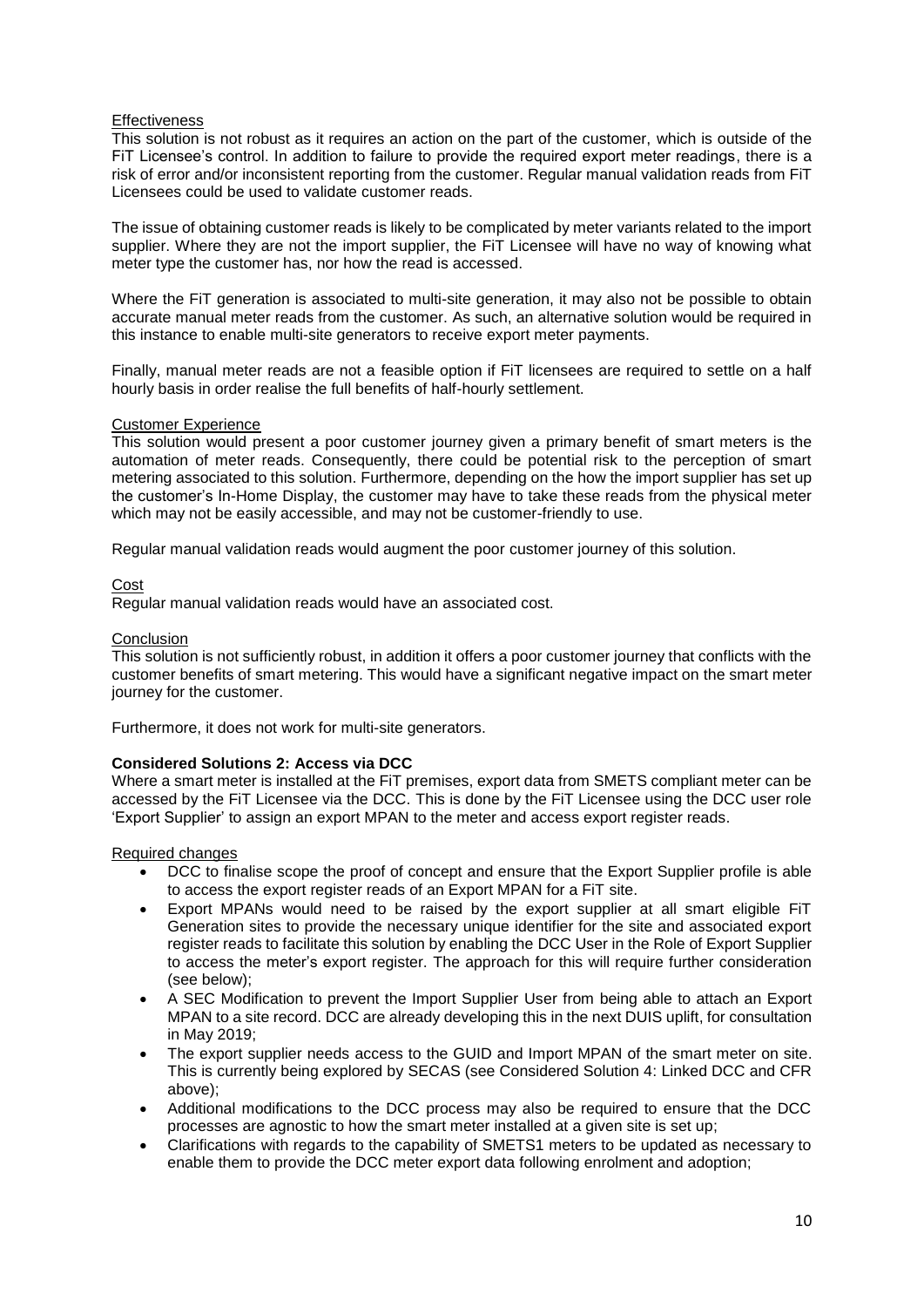• Customer engagement to enable FiT Licensees to receive necessary customer permissions, in line with the SEC Privacy Framework and GDPR, to access export data - consideration of possible recourse should this permission not be granted.

#### **Effectiveness**

Any necessary DCC changes will take time given the change process and concurrent changes being prioritised.

In addition, raising the required volume of Export MPANs would not be feasible in the short term. This could be done on a site-by-site basis in accordance with when and where smart meters are installed, however this approach would lead to a delay in accessing export meter reads and therefore a delay in compliance. A wholesale approach to the creation of Export MPANs at FiTs sites may be more effective but would have resource implications which would likely have implications for implementation timelines.

This solution is not available for SMETS1 meters prior to enrolment and adoption into the DCC. This is scheduled to commence in May 2019. However, it is likely to take a significant amount of time to conclude. As there will be a significant implementation lag associated with this solution, this may not be relevant.

All FiT Licensees would also need to hold a supply licence and be registered as a DCC User in the Role of Export Supplier.

# Customer Experience

There is no requirement on the customer to act so this solution provides a simple and satisfactory customer experience. However, the customer will be required to give consent to the FiT Licensee accessing their export data.

#### Cost

Any necessary system changes to the DCC would incur significant costs (currently unknown). Similarly, FiT Licensees will need to develop the capability to interact with the DCC and conduct the necessary security and privacy assessments We understand that this is not currently the case for all FiT Licensees.

There are also costs associated with raising Export MPANs at all smart eligible FiT Generation sites (*see Considered Solution 2: Settlement via Export MPANs below)*.

#### Conclusion

This solution would create a long-term stable and robust framework enabling FiT Licensees to independently comply with their licence, whilst providing a simple and seamless customer journey.

However, the costs of this solution have not yet been identified, and a significant implementation period is likely. As such, it would not be available in the near future.

#### 3. Cost recovery for FiT Export payments

#### **Considered Solution 1: Levelisation**

Levelisation introduced for FiT sites enabling FiT Licensees to recover the costs of metered FiT Export payments for these premises in the same way as deemed FiT Export payments.

#### Required changes

• A Statutory Instrument amending the levelisation element of the FiT legislation.

#### **Effectiveness**

The inclusion of metered export into levelisation would provide an accurate and reliable cost recovery mechanism at a market-appropriate level for FiT Licensees for the relevant premises.

Cost

This solution would have no significant cost implications for FiT Licensees, however there would be an associated policy administration cost.

# Conclusion